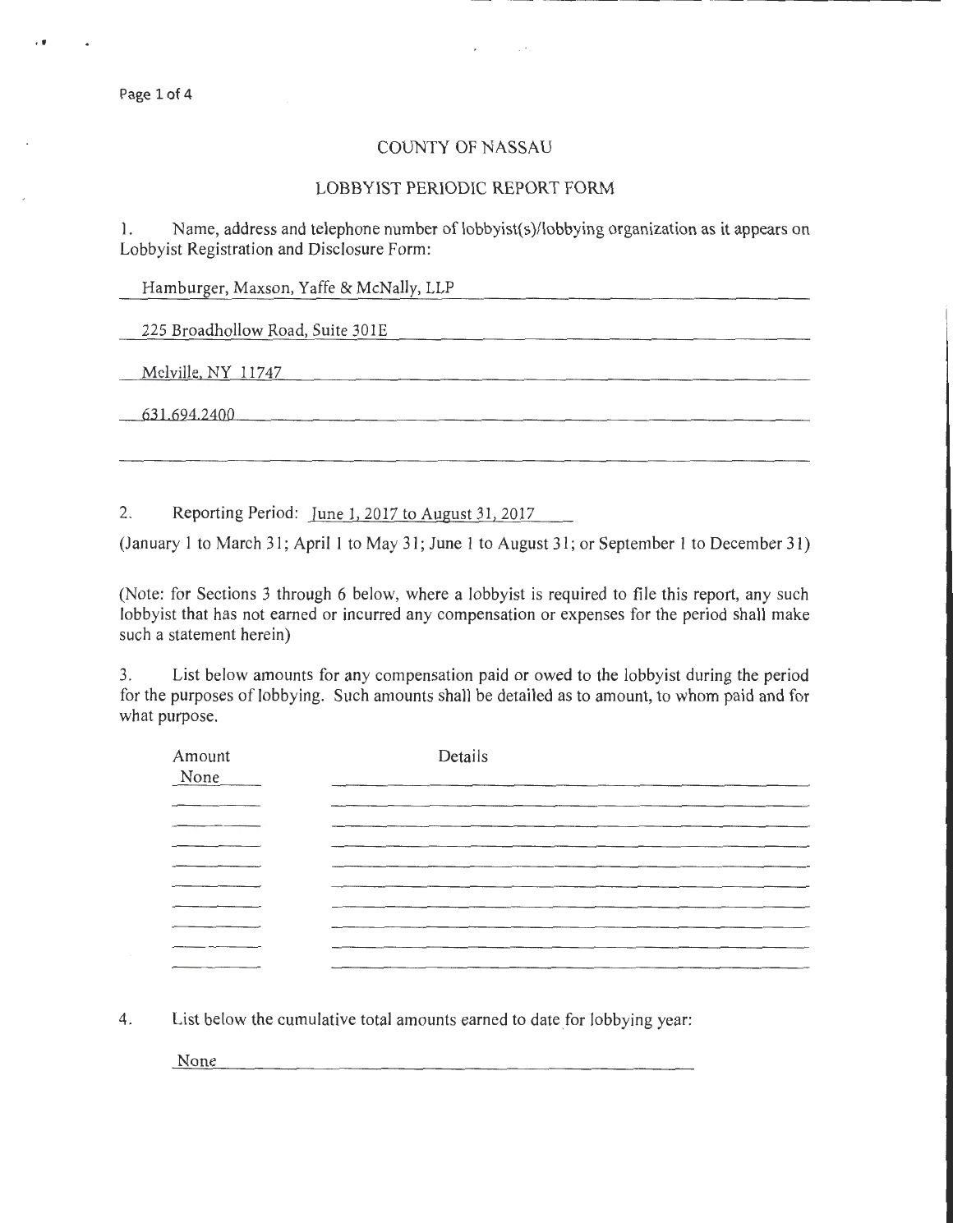Page 2 of 4

5. List below amounts for any expenses expended or incurred by the lobbyist during the period for the purposes of lobbying. Such amounts shall be detailed as to amount, to whom paid and for what purpose.

| Amount<br>None | Details |
|----------------|---------|
|                |         |
|                |         |
|                |         |
|                |         |
|                |         |
|                |         |

6. List below the cumulative total amounts expended to date for lobbying year:

None <u> 2000 - Jan Barbara Barat, Amerikaansk politiker (</u>

(In lieu of completing 7 through 10 below, you may attach a copy of your Lobbyist Registration and Disclosure Form, provided the information has not changed.)

7. List whether and where the lobbyist(s)/lobbying organization is registered as a lobbyist (e.g. Nassau County, New York State):

Nassau County

New York State

8. Name, address and telephone number of client(s) by whom, or on whose behalf, the lobbyist is retained, employed or designated.

Nassau County Museum of Art

One Museum Drive

Roslyn Harbor, NY 11576 516.484.9338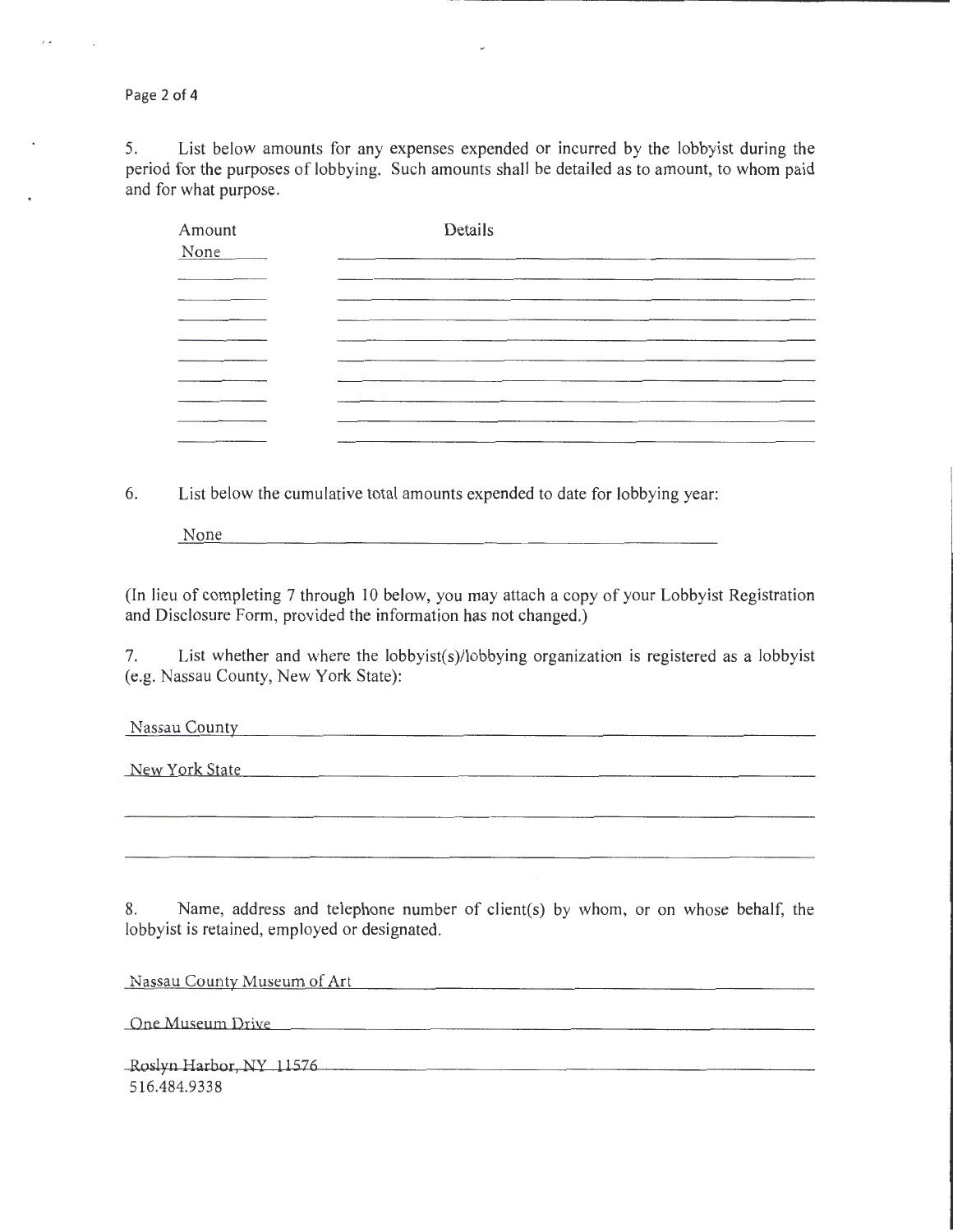| Page 3 of 4 |  |  |  |
|-------------|--|--|--|
|-------------|--|--|--|

9. Describe lobbying activity conducted, or to be conducted, in Nassau County, and identify client(s) for each activity listed, during the Reporting Period.

Alienation of parkland where the Nassau County Museum of Art is located, and negotiation of

associated amended lease agreement and receipt of endowment from proceeds of sale of parkland,

all on behalf of the Nassau County Museum of Art

10. The name of persons, organizations or governmental entities before whom the lobbyist has lobbied during the period.

<u> 1980 - John Harry Harry Harry Harry Harry Harry Harry Harry Harry Harry Harry Harry Harry Harry Harry Harry H</u>

Nassau County Legislature

Nassau County Supervisor

Nassau County Attorney

Nassau County Department of Parks, Recreation & Museums